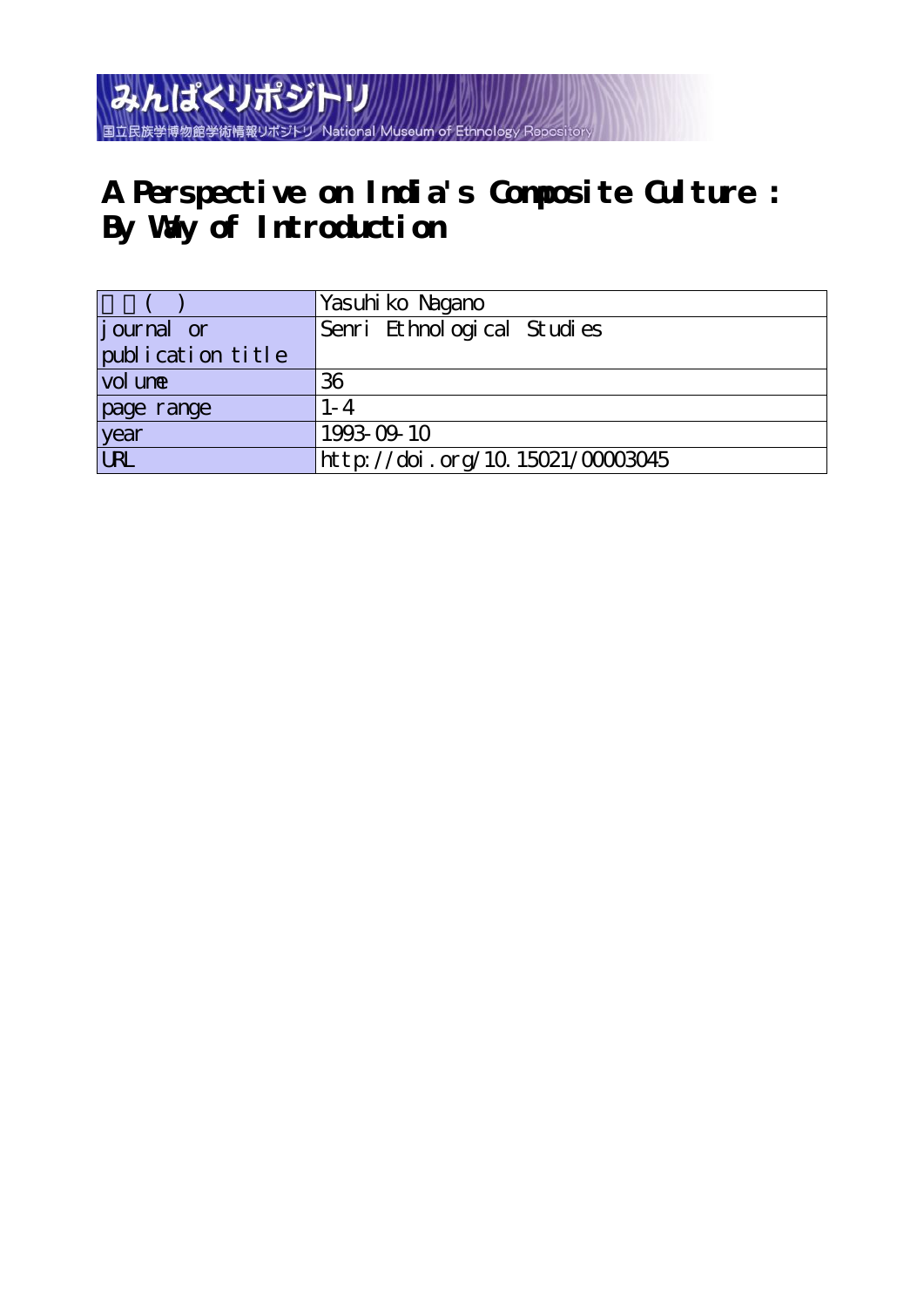SENRI ETHNOLoGIcAL STuDIEs 36, 1993

## A Perspective on India's Composite Culture: By Way of Introduction

#### Yasuhiko NAGANO National Museum of Ethnology

The region referred to as the Indian cultural sphere is known as a multiethnic and multilingual society, and its most distinctive feature lies in the composite structure of the culture that has evolved there.

 In recent years the fieldwork on society and culture that has been undertaken by sociologists and social anthropologists in this region, particularly in India, has made considerable advances, and the fruits accumulated in this field especially in the forty-odd years since the end of World War ll have been quite remarkable. As a result of these studies, detailed accounts and analyses of social structure and culture at the village level throughout India have been amassed. As regards more comprehensive perspectives on Indian society and culture in general and perspectives seeking to grasp the mechanisms that have moulded India's distinctive composite culture, however, although a number of noteworthy hypotheses have been put forward, it cannot yet be said that they have assumed any well-defined form.

 In considering the formative mechanisms of this composite culture, one may recognize movements from two opposite poles. On the one hand there has been the assimilation of pan-Asian `indigenous elements' by a Sanskrit-speaking `higher culture', typified by M. Eliade's central concept of `Asianized India', while on the other hand there has been the opposite movement of the imitation and absorption of Sanskrit culture by the social strata that have produced folk culture (corresponding to M. N. Srinivas's 'Sanskritization').

 Generally speaking, in the Indian cultural sphere multiple strata of both old and new traditions are found to coexist, and the tendency in the process of its cultural formation for an old tradition not to be rejected by a new tradition, but rather to invariably coexist with new cultural elements and to further evolve through integration with these newer elements has been recognized alike by all researchers in the various fields dealing with this region. When considered in this light, it becomes evident that in a comprehensive understanding of the society and culture of this region both the synchronic study and diachronic study of culture stand in a complementary relationship to one another and that the promotion of research on both of these aspects is of greater importance in the study of the Indian cultural sphere than in that of any other cultural sphere.

Among the existing theories for explaining the integration of India's composjte

 $\mathcal{L}_1$  , and the set of the set of the set of the set of the set of the set of the set of the set of the set of the set of the set of the set of the set of the set of the set of the set of the set of the set of the set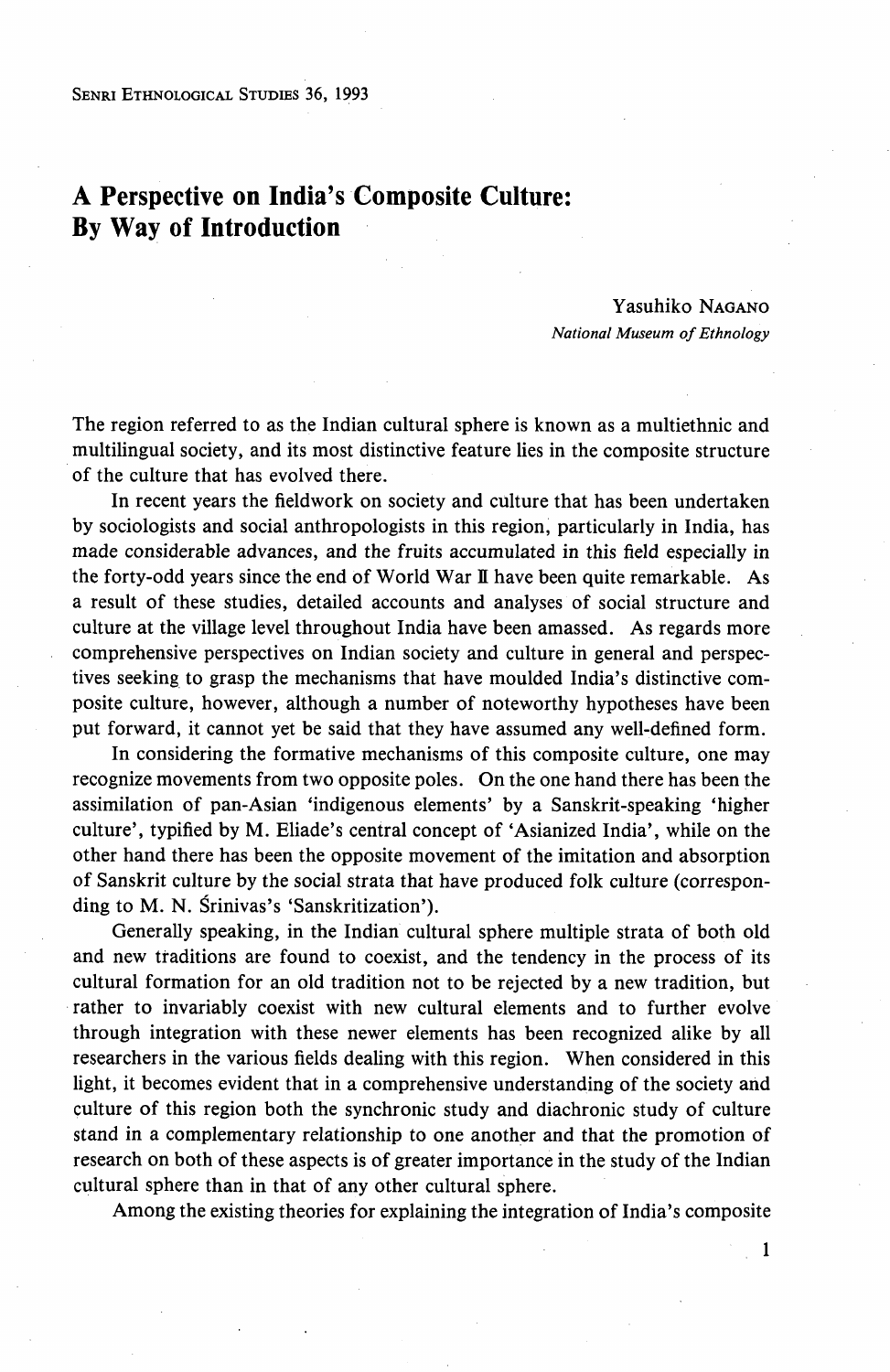culture, there have appeared in the field of cultural anthropology, for example, the theories of the above-mentioned Srinivas and those of M. Marriott and L. Dumont, as well as modified versions of their respective theories. These theories were all pro posed in order to surmount the acute diMculties involved in not being able to apply existing research methods that arose when the object of research shifted from'the stage of a self-contained society in which the observation of its social and cultural elements had direct bearings on the understanding of the society and culture as a whole, as was the case in the societies dealt with by early anthropologists, to more complex and extensive societies or ・societies with long histories of recorded literature.

 On the basis of his fieldwork among the Coorgs of southern India, Srinivas -presented a descriptive analysis df their social structure and rituals, and he offered valuable suggestions for subsequent research on Hinduism. In particular, his comments on the concepts of 'purity' and 'impurity' are still cited in current research on Indian society and religion. His analysis was, however, valid only insofar that he applied functionalism to a highly self-sufficient society such as that of the Coorgs, and once it came to extending this framework to the Hindu world as a whole and discussing its diversity and unity, his theories lost some of their validity. In other words, when dealing with levels on which direct observation is impossible it becomes necessary to adopt totally different methods of analysis. Because in the view of Srinivas it is the Brahmin who represents the embodiment of `pan-Indian Hinduism', his viewpoint results in an exposition of the universality of Hinduism formulated by referring to the classical literature preserved by only the Brahmin class and by piecing together the elements found recorded therein.

 Marriott, on the other hand, undertook a study of ritual based on village fieldwork conducted in Uttar Pradesh, and in his analysis he availed himself of the concepts of the `great tradition' and `little tradition' proposed by R. Redfield. The `great tradition' represents the tradition that has been fostered by an intellectual elite minority, while the 'little traditions' are those traditions that have been nur tured by the nonliterate majority. The former corresponds to Srinivas's `pan-Hin duism' and the latter to his 'local Hinduism'. By introducing these concepts, Mar riott succeeded in pointing out the connections between pan-Hinduism and local Hinduism, the treatment of which had been inadequate in Srinivas's analysis, and in clarifying the dynamism operating in the process whereby a little tradition is transformed into a great tradition ('universalization') and the process whereby a great tradition is transformed into a little tradition (`parochialization'). But even though the allocation of various elements may be possible by regarding those elements alluded to in Sanskrit texts as representing the great tradition and those not thus alluded to as belonging to a little tradition, this cannot be said to represent an accurate analysis of the structure and significance of each of these traditions. In this sense Marriott too may be considered to have become entrapped in the same quagmire as Srinivas.

By way of contrast, the standpoint of Dumont differed somewhat from that of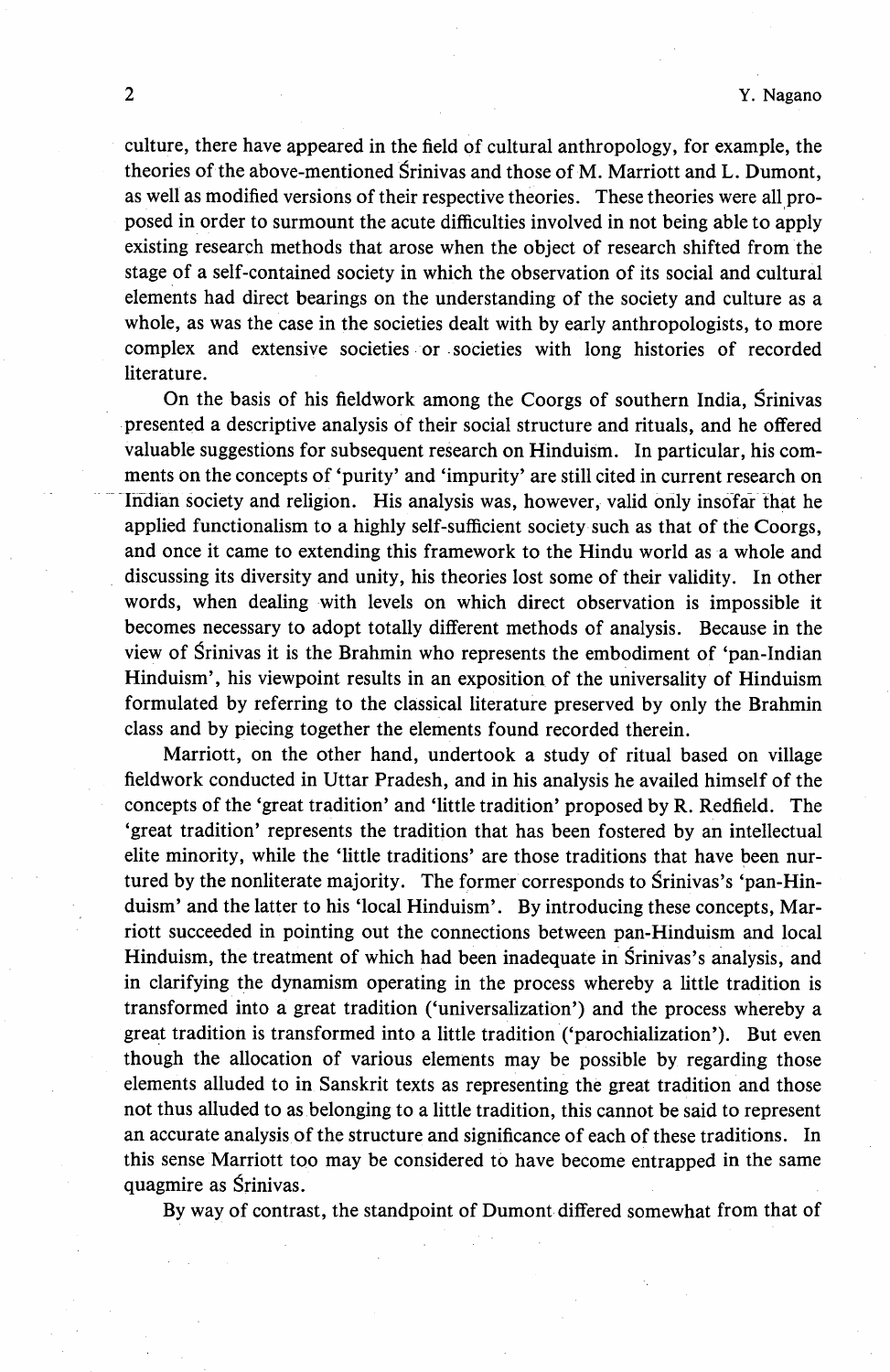#### A Perspective on India's Composite Culture 3

the above two precursors. He attempted to analyze primarily the society of southern India, and he attached the greatest importance to the understanding of society through the medium of the conceptual system, or ideology, appertaining to social life. He did, of course, undertake meticulous fieldwork and did not neglect microanalysis based on his data. But what is important here is the fact that, by taking account of the conceptual system, he was able to maintain quite consistently his standpoint of examining both the interconnections between cultural elements and their relations with the context of society as a whole. In other words, whereas Srinivas and others had failed in their attempt to gain an overview of Hinduism as a whole because they had adhered too closely to the concrete plane, Dumont, although basing himself on localized concrete examples, was able to present a view on a more abstract level by placing concepts educed from these concrete examples at the centre of his arguments. But, needless to say, Indian society and culture cannot be explained by only the ideas propounded by Dumont, and one might say that there is a need for a diversity of more persuasive expository principles.

 The limitations of anthropological studies prior to Dumont may also be said to have resulted from the fact that researchers had attempted to present a diachronic purview from the standpoint of a synchronic perspective. In the understanding based on the diachronic viewpoint of traditional Indology and related disciplines, on the other hand, it is no exaggeration to say that there had been virtually no attempts to formulate hypothetical models on the basis of the material that had been accumulated, and it is only the studies by P. Hacker, H. Kulke, M. Witzel and others in recent years that have been attracting some attention as attempts to break fresh ground. As has been pointed out by Dumont himself, for an understanding of Indian society fieldwork by anthropologists and philological research by Indologists must be pursued conjointly.

In this sense there is at present a demand for a new form of joint research aiming at a comprehensive understanding of the Indian cultural sphere by combining the diachronic perspective fostered by Indology, Tibetology and comparative philology since the nineteenth century with the synchronic perspective of social structure theory, cultural anthropology and descriptive linguistics. It might also be suggested that the accumulated achievements born of these differing perspectives have now reached the stage where such comprehensive research ought to be attempted.

 In view of these circumstances, we undertook to conduct a joint study devoted to an interdisciplinary comparison of the structure and formative factors of the composite culture of the Indian cultural sphere from the viewpoints of religious studies, philology, cultural anthropology and linguistics. This joint study was supported by the Monbusho International Scientific Research Program (#62041078 and #63041136), Ministry of Education, Science and Culture, Japan. Following a critical appraisal of the results of this study from various angles, it was decided to bring together in a single volume the fruits of the research focussing on religious and anthropological aspects and to publish the results of the linguistic research,